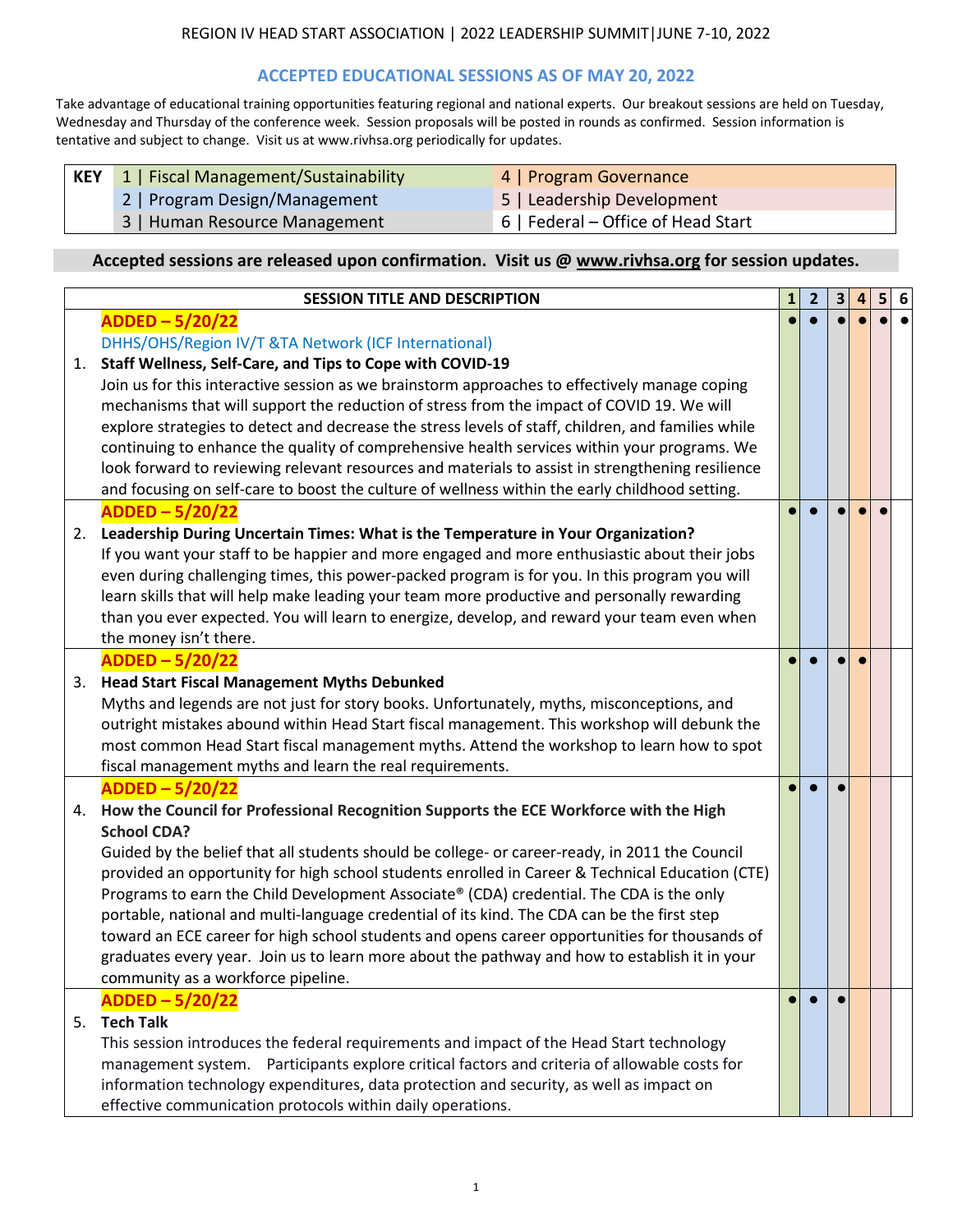### **ACCEPTED EDUCATIONAL SESSIONS AS OF MAY 20, 2022**

Take advantage of educational training opportunities featuring regional and national experts. Our breakout sessions are held on Tuesday, Wednesday and Thursday of the conference week. Session proposals will be posted in rounds as confirmed. Session information is tentative and subject to change. Visit us at www.rivhsa.org periodically for updates.

**KEY** 1 **1** | Program Governance

2 | Program Design/Management 5 | Leadership Development

3 | Human Resource Management 6 | Federal – Office of Head Start

|                   | <b>SESSION TITLE AND DESCRIPTION</b>                                                              | 1 | $\overline{2}$ | $\overline{\mathbf{3}}$ | $\overline{4}$ | 5 6 |
|-------------------|---------------------------------------------------------------------------------------------------|---|----------------|-------------------------|----------------|-----|
|                   | $ADDED - 5/20/22$                                                                                 |   |                |                         |                |     |
| 6.                | <b>Fiscal Governance</b>                                                                          |   |                |                         |                |     |
|                   | This session introduces two of the most critical Head Start systems required for success: Fiscal  |   |                |                         |                |     |
|                   | and Governance. Participants will explore critical elements of these systems, including federal   |   |                |                         |                |     |
|                   | requirements for their composition, use of financial data and reports, in addition to             |   |                |                         |                |     |
|                   | safeguarding federal funds, property, and assets.                                                 |   |                |                         |                |     |
| $ADDED - 5/20/22$ |                                                                                                   |   |                |                         |                |     |
|                   | <b>Connecting the Dots</b><br>7.                                                                  |   |                |                         |                |     |
|                   | As another year has come to an end we can say, "Yes we made it!" Now let's get focused. Let's     |   |                |                         |                |     |
|                   | connect the dots between center managers, teachers, and management staff. This training will      |   |                |                         |                |     |
|                   | allow center managers to understand what is required of them daily. Then we will connect the      |   |                |                         |                |     |
|                   | dots as we apply the knowledge of understanding the service area and what everyone is             |   |                |                         |                |     |
|                   | responsible for.                                                                                  |   |                |                         |                |     |
|                   | ADDED-5/20/22                                                                                     |   |                |                         |                |     |
| 8.                | Let's Design-Build a Head Start Building!                                                         |   |                |                         |                |     |
|                   | Head Start and Early Head Start facility projects come in all sizes and shapes. They can be as    |   |                |                         |                |     |
|                   | modest as renovating a single classroom or installing playground equipment, or as ambitious as    |   |                |                         |                |     |
|                   | constructing an entirely new building. You are invited to join us for a conversation about all    |   |                |                         |                |     |
|                   | matters large and small. Take advantage of this opportunity to ask a builder.                     |   |                |                         |                |     |
|                   | ADDED-5/20/22                                                                                     |   |                |                         |                |     |
| 9.                | <b>Maximizing Return on Education Technology Program Investments</b>                              |   |                |                         |                |     |
|                   | Participants will reflect on the core attributes of technology and program investments that drive |   |                |                         |                |     |
|                   | effective decision making, using LENA Grow as an exemplar. We'll work together to identify the    |   |                |                         |                |     |
|                   | top characteristics of an investment that increase the likelihood for positive child outcomes and |   |                |                         |                |     |
|                   | apply those in a case-study like conversation.                                                    |   |                |                         |                |     |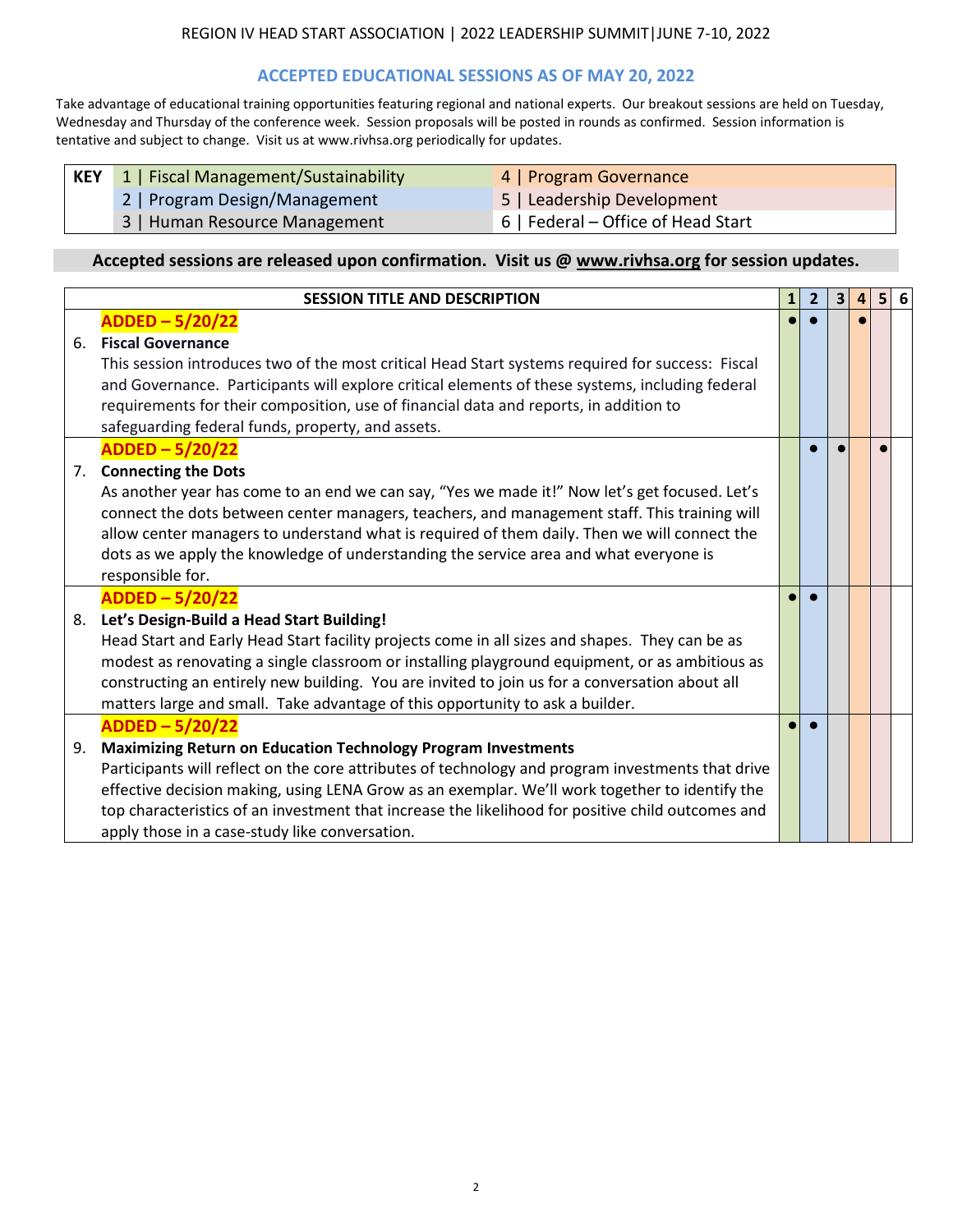## **ACCEPTED EDUCATIONAL SESSIONS AS OF MAY 20, 2022**

Take advantage of educational training opportunities featuring regional and national experts. Our breakout sessions are held on Tuesday, Wednesday and Thursday of the conference week. Session proposals will be posted in rounds as confirmed. Session information is tentative and subject to change. Visit us at www.rivhsa.org periodically for updates.

| <b>KEY</b> 1   Fiscal Management/Sustainability | 4   Program Governance     |  |
|-------------------------------------------------|----------------------------|--|
| 2   Program Design/Management                   | 5   Leadership Development |  |

- 3 | Human Resource Management 6 | Federal Office of Head Start
- -

| <b>SESSION TITLE AND DESCRIPTION</b>                                                                                                                                                                                                                                                                                                                                                                                                                                                                                                                                                                                                                                                                                                                            | $\mathbf{1}$ | $\overline{2}$ | $\overline{\mathbf{3}}$ | 4 | 5 <sup>1</sup> | 6 |
|-----------------------------------------------------------------------------------------------------------------------------------------------------------------------------------------------------------------------------------------------------------------------------------------------------------------------------------------------------------------------------------------------------------------------------------------------------------------------------------------------------------------------------------------------------------------------------------------------------------------------------------------------------------------------------------------------------------------------------------------------------------------|--------------|----------------|-------------------------|---|----------------|---|
| 10. ChildPlus Software: Utilizing One System to Track School Readiness Goals                                                                                                                                                                                                                                                                                                                                                                                                                                                                                                                                                                                                                                                                                    |              |                |                         |   |                |   |
| Are your children and families ready for school? Data collected through your developmental                                                                                                                                                                                                                                                                                                                                                                                                                                                                                                                                                                                                                                                                      |              |                |                         |   |                |   |
| assessments may help you answer this question, but school readiness is so much more.                                                                                                                                                                                                                                                                                                                                                                                                                                                                                                                                                                                                                                                                            |              |                |                         |   |                |   |
| and the various factors impacting each child's development and learning. In this session,<br>participants will view examples of how data can be used to effortlessly monitor progress<br>towards school readiness goals. Additionally, participants will be introduced to upcoming,<br>exciting enhancements to the software.<br>and sustainability.<br>Nancy Koehn, author of Forged in Crisis, writes that, "Resilience is the capacity to not only<br>the characteristics of organizational resilience inform courageous leadership. Through the<br>session dialogue, PMFO facilitators will also share resources and tools recipients can use to<br>support planning activities that guide programs effectively move forward in the present<br>environment. |              |                |                         |   |                |   |
|                                                                                                                                                                                                                                                                                                                                                                                                                                                                                                                                                                                                                                                                                                                                                                 |              |                |                         |   |                |   |
|                                                                                                                                                                                                                                                                                                                                                                                                                                                                                                                                                                                                                                                                                                                                                                 |              |                |                         |   |                |   |
|                                                                                                                                                                                                                                                                                                                                                                                                                                                                                                                                                                                                                                                                                                                                                                 |              |                |                         |   |                |   |
|                                                                                                                                                                                                                                                                                                                                                                                                                                                                                                                                                                                                                                                                                                                                                                 |              |                |                         |   |                |   |
| DHHS/ACF/Office of Head Start/National Center on Program Management & Fiscal Operations                                                                                                                                                                                                                                                                                                                                                                                                                                                                                                                                                                                                                                                                         |              |                |                         |   |                |   |
|                                                                                                                                                                                                                                                                                                                                                                                                                                                                                                                                                                                                                                                                                                                                                                 |              |                |                         |   |                |   |
| As Benjamin Franklin once said, "By failing to prepare, you are preparing to fail." Contingency                                                                                                                                                                                                                                                                                                                                                                                                                                                                                                                                                                                                                                                                 |              |                |                         |   |                |   |
| ChildPlus has a variety of reports to help make data-driven decisions easier regarding children<br>to identify strategies to solve problems and create value in new ways that will ensure growth                                                                                                                                                                                                                                                                                                                                                                                                                                                                                                                                                                |              |                |                         |   |                |   |
| 11. Expect the Unexpected through Strategic Planning<br>planning is defined as a course of action designed to help an organization respond to an event<br>that may or may not happen. Now more than ever, Head Start recipients must innovate to both<br>prepare for and make change. This session will highlight the important role innovation plays in<br>further informing strategic planning activities. The discussion will support Head Start recipients<br>DHHS/ACF/Office of Head Start/National Center on Program Management & Fiscal Operations                                                                                                                                                                                                       |              |                |                         |   |                |   |
|                                                                                                                                                                                                                                                                                                                                                                                                                                                                                                                                                                                                                                                                                                                                                                 |              |                |                         |   |                |   |
|                                                                                                                                                                                                                                                                                                                                                                                                                                                                                                                                                                                                                                                                                                                                                                 |              |                |                         |   |                |   |
|                                                                                                                                                                                                                                                                                                                                                                                                                                                                                                                                                                                                                                                                                                                                                                 |              |                |                         |   |                |   |
|                                                                                                                                                                                                                                                                                                                                                                                                                                                                                                                                                                                                                                                                                                                                                                 |              |                |                         |   |                |   |
|                                                                                                                                                                                                                                                                                                                                                                                                                                                                                                                                                                                                                                                                                                                                                                 |              |                |                         |   |                |   |
| 12. Courageous Leadership: The Way Forward                                                                                                                                                                                                                                                                                                                                                                                                                                                                                                                                                                                                                                                                                                                      |              |                |                         |   |                |   |
|                                                                                                                                                                                                                                                                                                                                                                                                                                                                                                                                                                                                                                                                                                                                                                 |              |                |                         |   |                |   |
| endure great challenges, but to get stronger in the midst of them." This session will explore how                                                                                                                                                                                                                                                                                                                                                                                                                                                                                                                                                                                                                                                               |              |                |                         |   |                |   |
|                                                                                                                                                                                                                                                                                                                                                                                                                                                                                                                                                                                                                                                                                                                                                                 |              |                |                         |   |                |   |
|                                                                                                                                                                                                                                                                                                                                                                                                                                                                                                                                                                                                                                                                                                                                                                 |              |                |                         |   |                |   |
|                                                                                                                                                                                                                                                                                                                                                                                                                                                                                                                                                                                                                                                                                                                                                                 |              |                |                         |   |                |   |
|                                                                                                                                                                                                                                                                                                                                                                                                                                                                                                                                                                                                                                                                                                                                                                 |              |                |                         |   |                |   |
| 13. Moving from a Culture of Compliance to a Culture of Continuous Improvement                                                                                                                                                                                                                                                                                                                                                                                                                                                                                                                                                                                                                                                                                  |              |                |                         |   |                |   |
| The commitment to continuous improvement is a commitment to excellence. Excellence relies                                                                                                                                                                                                                                                                                                                                                                                                                                                                                                                                                                                                                                                                       |              |                |                         |   |                |   |
| on knowing where you are, where you are going, and how to get there. This interactive                                                                                                                                                                                                                                                                                                                                                                                                                                                                                                                                                                                                                                                                           |              |                |                         |   |                |   |
| workshop explores how data can provides a road map for meeting goals. This interactive                                                                                                                                                                                                                                                                                                                                                                                                                                                                                                                                                                                                                                                                          |              |                |                         |   |                |   |
| workshop focuses on data literacy and leadership.                                                                                                                                                                                                                                                                                                                                                                                                                                                                                                                                                                                                                                                                                                               |              |                |                         |   |                |   |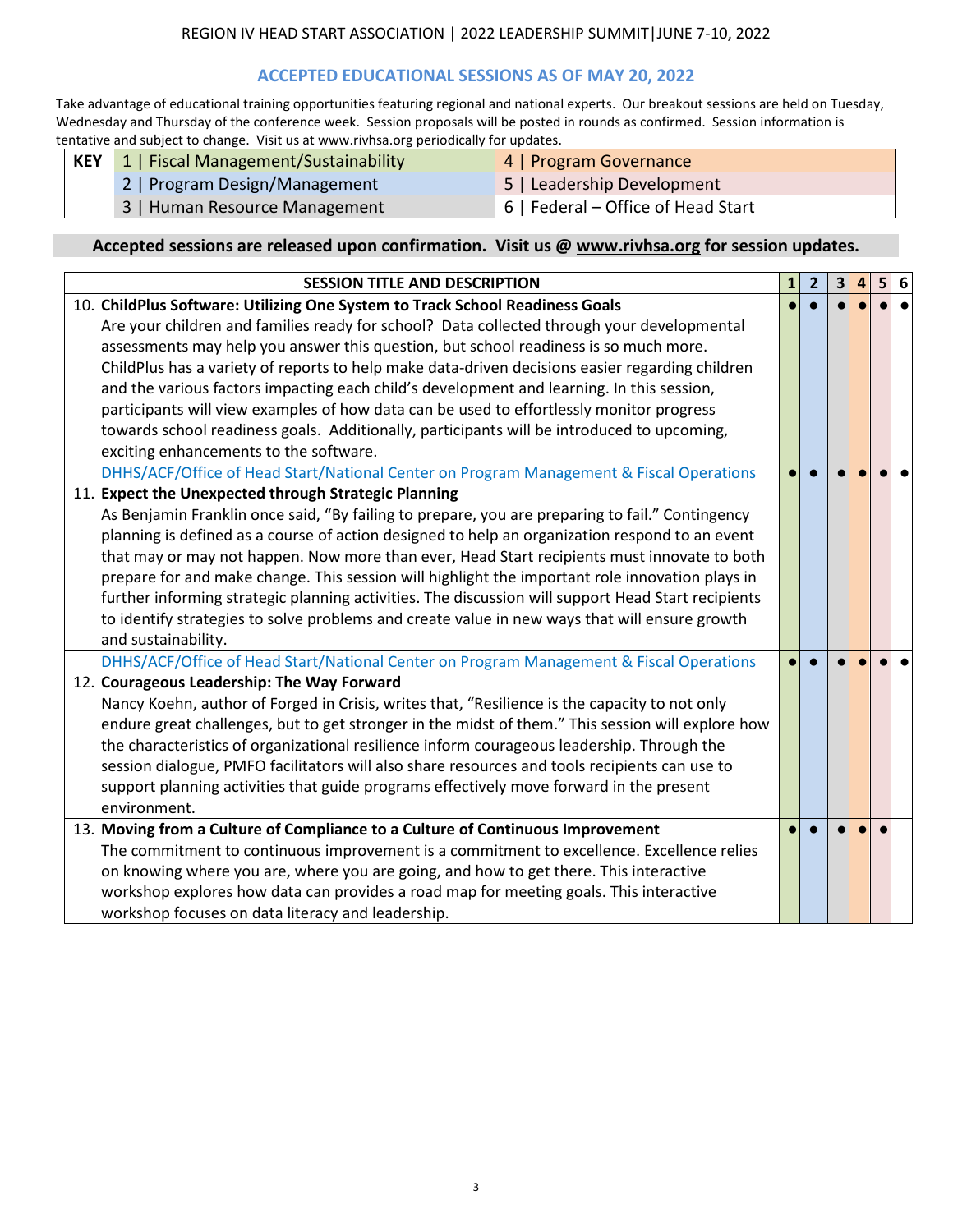# **ACCEPTED EDUCATIONAL SESSIONS AS OF MAY 20, 2022**

Take advantage of educational training opportunities featuring regional and national experts. Our breakout sessions are held on Tuesday, Wednesday and Thursday of the conference week. Session proposals will be posted in rounds as confirmed. Session information is tentative and subject to change. Visit us at www.rivhsa.org periodically for updates.

|  | KEY 1   Fiscal Management/Sustainability |  | 4   Program Governance |  |
|--|------------------------------------------|--|------------------------|--|

- 
- 2 | Program Design/Management 5 | Leadership Development
- 3 | Human Resource Management 6 | Federal Office of Head Start
- 

| <b>SESSION TITLE AND DESCRIPTION</b>                                                               | $\mathbf{1}$ | $\overline{2}$ | $\overline{\mathbf{3}}$ | $\overline{4}$ | $5\overline{5}$ | 6 |
|----------------------------------------------------------------------------------------------------|--------------|----------------|-------------------------|----------------|-----------------|---|
| DHHS/ACF/Office of Head Start/National Center on Program Management & Fiscal Operations            |              |                |                         |                |                 |   |
| 14. Making Your Governance Structure Work for You                                                  |              |                |                         |                |                 |   |
| Head Start governance structures support recipients' strategic decision-making. The session will   |              |                |                         |                |                 |   |
| examine how the governing body and Policy Council inform the development of policies and           |              |                |                         |                |                 |   |
| procedures. This session will also consider how the composition of the governing body and          |              |                |                         |                |                 |   |
| Policy Council can engage and leverage broad expertise and support Head Start recipients           |              |                |                         |                |                 |   |
| implement ERSEA strategies and utilize COVID funding. Participants will also focus on how risk     |              |                |                         |                |                 |   |
| assessment informs ongoing data-informed decision-making that keeps Head Start recipients          |              |                |                         |                |                 |   |
| moving forward.                                                                                    |              |                |                         |                |                 |   |
| DHHS/ACF/Office of Head Start/National Center on Program Management & Fiscal Operations            |              |                |                         |                |                 |   |
| 15. Budgeting: Strategies for Success                                                              |              |                |                         |                |                 |   |
| Successful budget planning is a key task for all Head Start and Early Head Start programs. This    |              |                |                         |                |                 |   |
| has never been more important given the additional federal funding streams available to Head       |              |                |                         |                |                 |   |
| Start recipients. By participating in this session, you will learn the key steps in developing and |              |                |                         |                |                 |   |
| implementing a budget that supports your program goals and priorities as you move forward.         |              |                |                         |                |                 |   |
| 16. Is Your Data Story Review Ready? Focus Area One (Part 1)                                       |              |                |                         |                |                 |   |
| What is a data story and how do you share it to have a successful Focus Area One Review.? This     |              |                |                         |                |                 |   |
| session will provide an overview of the Focus Area One review data collection process, types of    |              |                |                         |                |                 |   |
| data collected and the analysis you need to complete to describe your programs strengths and       |              |                |                         |                |                 |   |
| risk.                                                                                              |              |                |                         |                |                 |   |
| 17. Is Your Data Story Review Ready? Focus Area Two (Part 2)                                       |              |                |                         |                |                 |   |
| What is a data story and how do you demonstrate it to have a successful Focus Area Two             |              |                |                         |                |                 |   |
| Review.? This session will provide an overview of the Focus Area Two review data collection        |              |                |                         |                |                 |   |
| process, types of data collected and the analysis you need to complete to demonstrate your         |              |                |                         |                |                 |   |
| programs strengths and risk.                                                                       |              |                |                         |                |                 |   |
| 18. Three Paths, One Journey: Executive Directors, Head Start Directors, Center Operations         |              |                |                         |                |                 |   |
| <b>Manager</b>                                                                                     |              |                |                         |                |                 |   |
| So, what about the roles of the Executive Directors, Head Start Directors, and Center Operations   |              |                |                         |                |                 |   |
| Managers who are on three paths but share one journey to drive quality comprehensive service       |              |                |                         |                |                 |   |
| delivery by ensuring that all benchmarks, goals and desired outcomes are met. This session will    |              |                |                         |                |                 |   |
| provide strategies on how programs can develop systems to support shared vision as well as         |              |                |                         |                |                 |   |
| how to integrate the three administrative roles to seamlessly support strategic planning and       |              |                |                         |                |                 |   |
| continuous quality improvement. Using a systems lens will help leaders develop a laser focus       |              |                |                         |                |                 |   |
| and encourage solution-building with an eye toward the long-range, positive impact in their        |              |                |                         |                |                 |   |
| program, organization, and community.                                                              |              |                |                         |                |                 |   |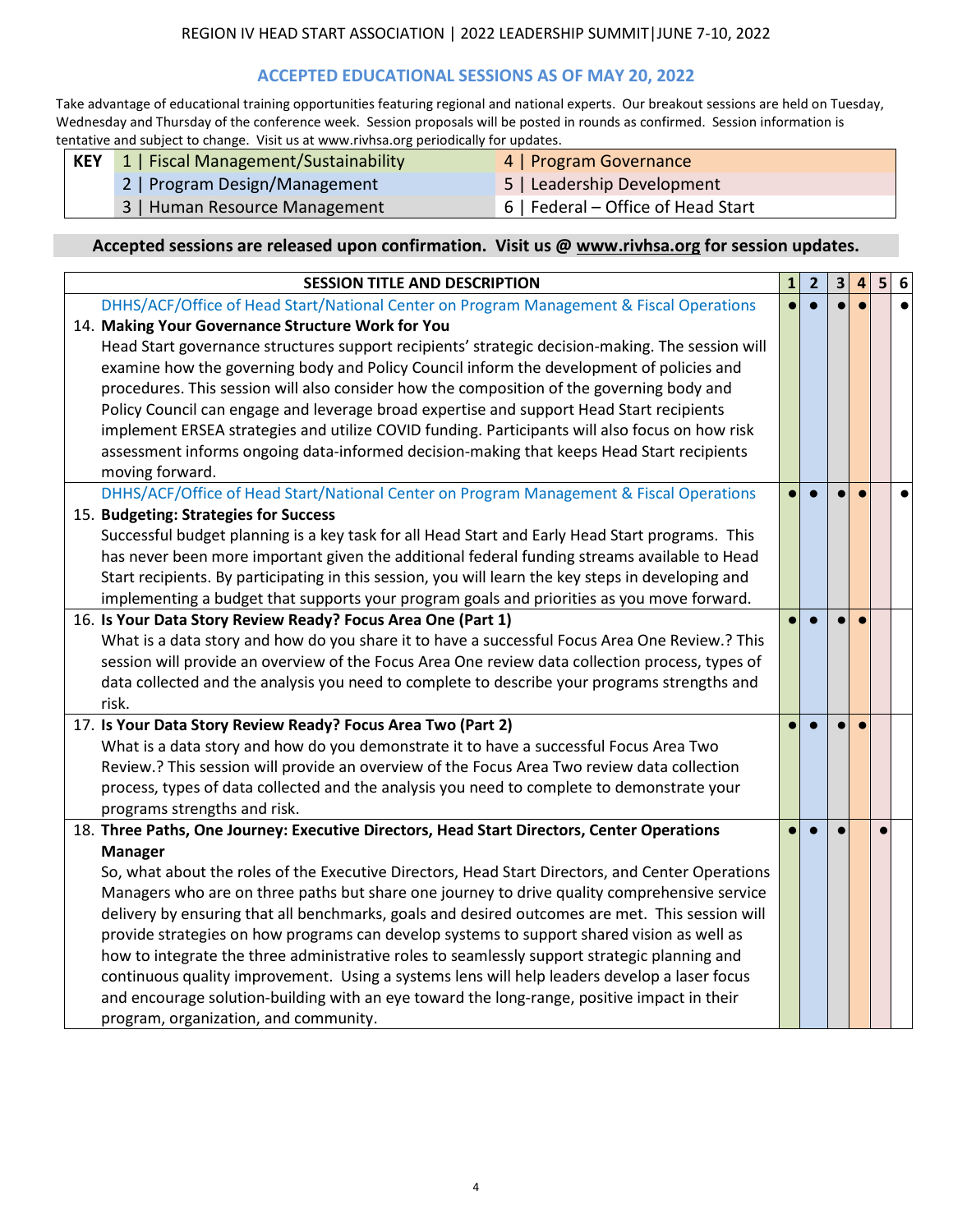### **ACCEPTED EDUCATIONAL SESSIONS AS OF MAY 20, 2022**

Take advantage of educational training opportunities featuring regional and national experts. Our breakout sessions are held on Tuesday, Wednesday and Thursday of the conference week. Session proposals will be posted in rounds as confirmed. Session information is tentative and subject to change. Visit us at www.rivhsa.org periodically for updates.

| <b>KEY</b> 1   Fiscal Management/Sustainability | 4   Program Governance     |
|-------------------------------------------------|----------------------------|
| 2   Program Design/Management                   | 5   Leadership Development |

- 
- 3 | Human Resource Management 6 | Federal Office of Head Start

| <b>SESSION TITLE AND DESCRIPTION</b>                                                              | 1 | $\overline{2}$ | $\overline{\mathbf{3}}$ | $\overline{4}$ | 5 | 6 |
|---------------------------------------------------------------------------------------------------|---|----------------|-------------------------|----------------|---|---|
| 19. Who is Eligible for Head Start? What Head Start Leaders Need to Know                          |   |                |                         |                |   |   |
| Eligibility requirements have long-confused Head Start programs for many years. In addition to    |   |                |                         |                |   |   |
| helping your program comply with the often-confusing eligibility rules, this session will give an |   |                |                         |                |   |   |
| overview to help you understand the Head Start eligibility process from a lawyer's perspective.   |   |                |                         |                |   |   |
| We will discuss ways to develop strategies for maintaining compliance with eligibility rules and  |   |                |                         |                |   |   |
| include an update on how the recent guidance on public benefits to allow Supplemental             |   |                |                         |                |   |   |
| Nutrition Assistance Program benefits (also known as "food stamps") will impact Head Start        |   |                |                         |                |   |   |
| programs.                                                                                         |   |                |                         |                |   |   |
| 20. Insurance and Risk Management Basics for Grantees                                             |   |                |                         |                |   |   |
| COVID-19 has changed how HS/EHS grantees must manage organizational risk forevermore.             |   |                |                         |                |   |   |
| One area where grantees have been forced to evolve Is regarding what kind of insurance            |   |                |                         |                |   |   |
| coverage the grantee utilizes, how the grantee procures insurance, and how the grantee            |   |                |                         |                |   |   |
| develops an overall organizational risk management strategy going forward. In this workshop,      |   |                |                         |                |   |   |
| attendees will get to review common types of insurance policies that HS/EHS grantees secure       |   |                |                         |                |   |   |
| (or should secure), develop a working understanding of the common elements contained in an        |   |                |                         |                |   |   |
| insurance policy, get some pointers on how to work with an insurance broker/agent and touch       |   |                |                         |                |   |   |
| upon important risk management issues such as the board of director's role in risk                |   |                |                         |                |   |   |
| management, the aftermath of the pandemic, and managing risk for your agency in a                 |   |                |                         |                |   |   |
| continuingly 'hard' insurance market.                                                             |   |                |                         |                |   |   |
| 21. Avoiding the Legal Perils of Misclassifying Employees and Independent Contractors             |   |                |                         |                |   |   |
| What is the composition of your head start organization's workforce? Does your organization       |   |                |                         |                |   |   |
| engage family childcare providers, consultants, contractors, and volunteers? How does the issue   |   |                |                         |                |   |   |
| of worker classification impact your organization's compliance requirements with Head Start's     |   |                |                         |                |   |   |
| Program Performance Standards? What are the possible consequences for making a                    |   |                |                         |                |   |   |
| classification error? In this session, Feldesman Tucker Leifer Fidell LLP will walk you through   |   |                |                         |                |   |   |
| how these classifications affect your organization. And, we will explore the best practices for   |   |                |                         |                |   |   |
| avoiding common misclassification pitfalls, so your organization can proactively mitigate costly  |   |                |                         |                |   |   |
| errors by incorporating those strategies into its operations.                                     |   |                |                         |                |   |   |
| 22. A Compelling Mission: Implementing Quality Coaching Makes All the Difference                  |   |                |                         |                |   |   |
| Coaching is the most effective way to increase child outcomes, retain staff and have effective    |   |                |                         |                |   |   |
| use of funding. Highly trained coaches will add quality and expertise if grantees develop         |   |                |                         |                |   |   |
| coaching as a strategic part of their programing. Coaches who work with both classroom staff      |   |                |                         |                |   |   |
| and advocates can support high level outcomes for children.                                       |   |                |                         |                |   |   |